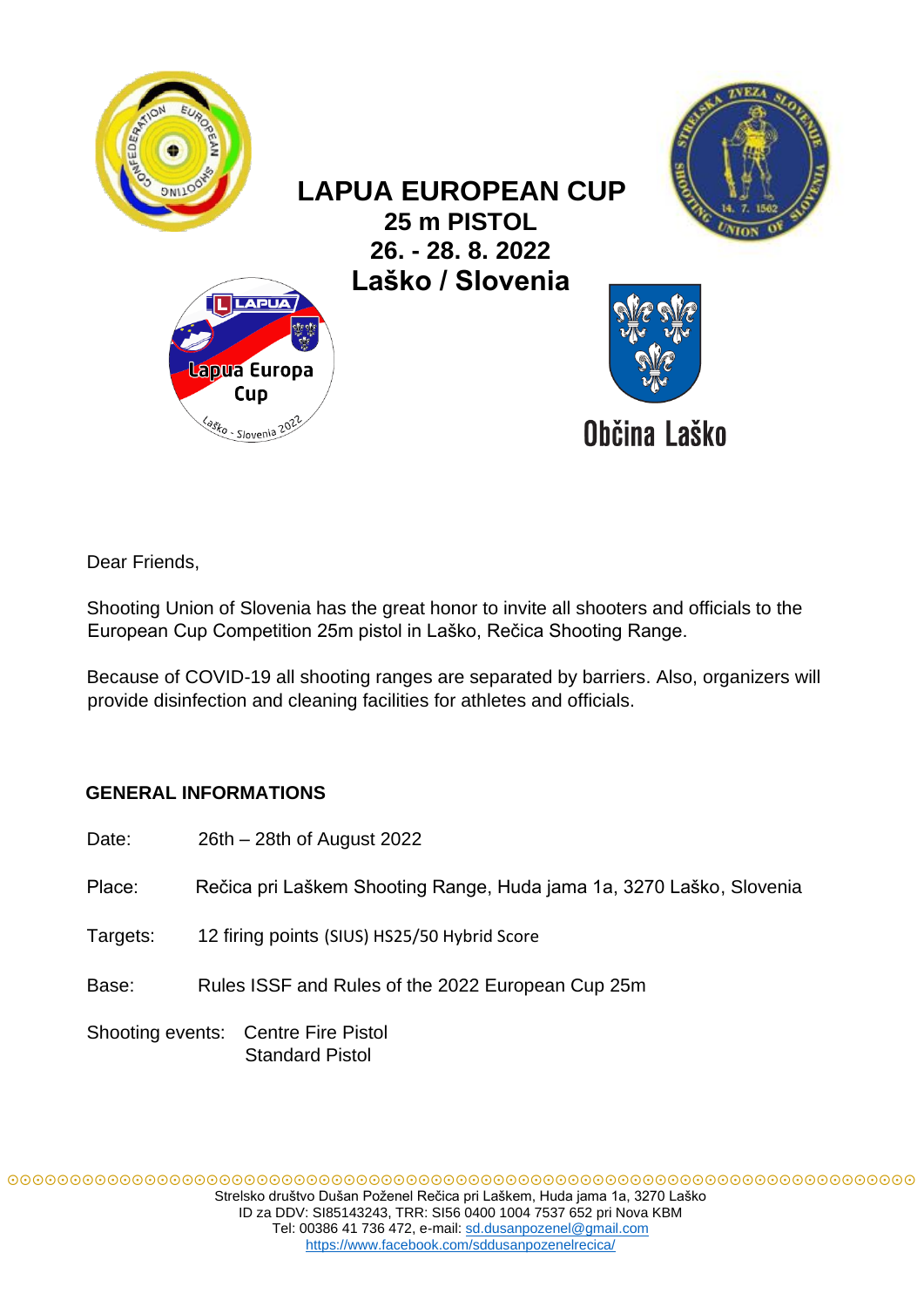## **PRELIMINARY PROGRAM**

## **Friday, 26th August**

Arrival of the delegations Equipment control Pre-Event Training Centre fire Pistol Technical meeting

## **Saturday, 27th August**

Equipment control Centre fire Pistol Competition Pre-Event Training Standard Pistol Victory Ceremony Banquette (Hotel Špica)

**Sunday, 28th August**  Standard Pistol Competition Victory Ceremony Departure of the delegations

## **FINAL PROGRAM**

The final program will be sent to the nations instantly after the deadline of the preliminary entry.

## **LODGING**

## **We recommend**

**HOTEL ŠPICA**, Trg svobode 1, 3270 Laško, Slovenija Reception: +386 3 734 3210, info@hotelspica.com, https://hotelspica.org/en/accommodation/

Double room 39 EUR per person Single room 54 EUR per person per night including breakfast and transport to ranges.





- 10% discount on food from the Špica restaurant and pizzeria for all participants in the competition.
- 20% discount on the use of the pool and sauna, 10% discount on wellness services in Thermana Laško and Rimske Terme.